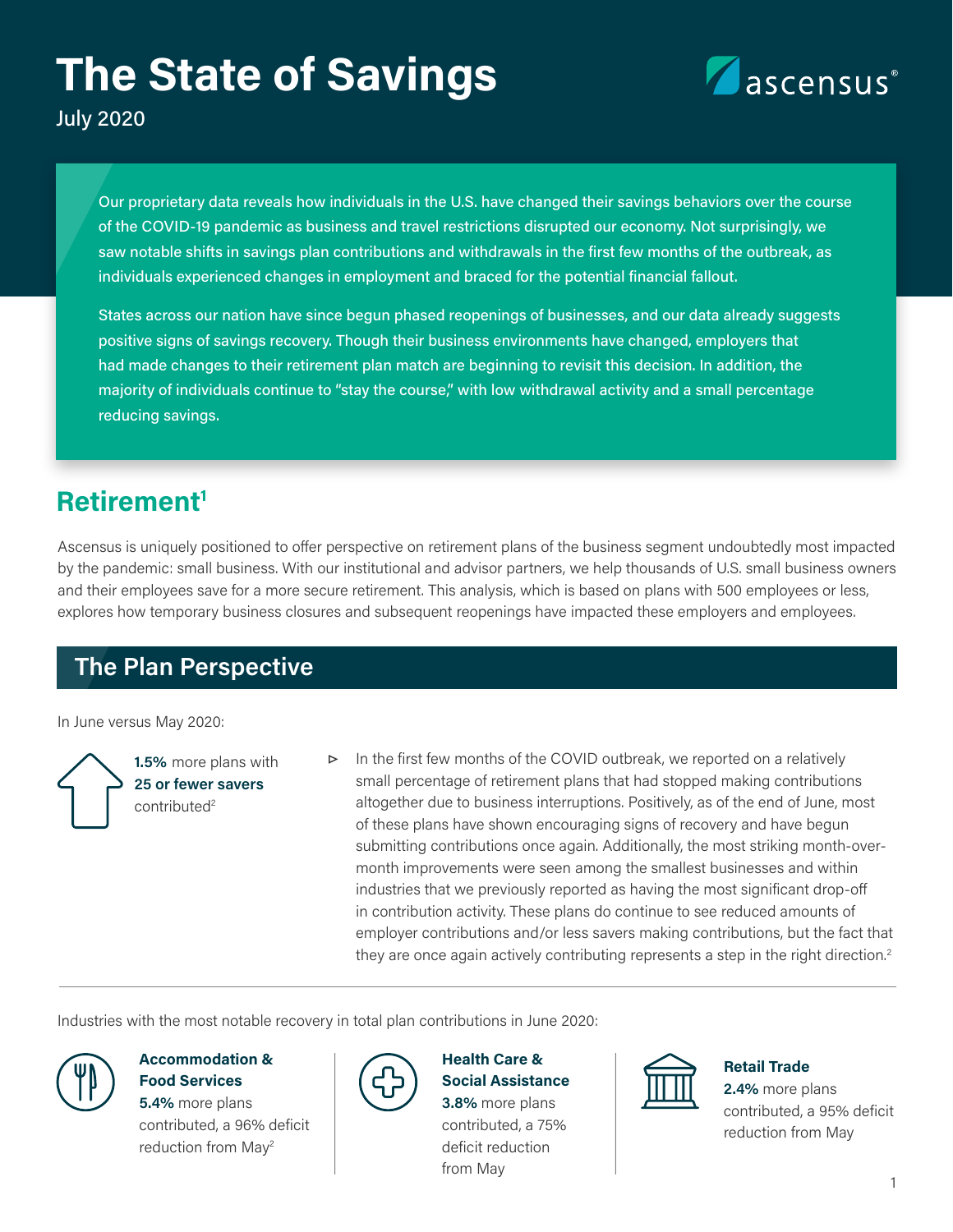# **The Employer Perspective**



**7.4%** decrease in total amount of employer contributions March through June based on projections, a 4 percentage point improvement over May

**▷** Improvements in total employer contributions were driven by employers reinstating matching contributions that they had previously stopped or decreased.

**10.4%** of employers have stopped or decreased their match as of the end of June.<sup>4</sup>

Positively, **9.0%** of employers that decreased their match in or after March **have since increased their match or returned to pre-March levels.** 



### **The Saver Perspective4**



In January through June 2020: **1.3%** stopped their deferrals (0% savings rate) **1.9%** reduced their savings rate **3.7%** increased their savings rate

**▷** Overwhelmingly, **93.1%** savers made no change to their savings rates, illustrating the positive value of automatic payroll deduction and suggesting that savers could be using other means to manage financial needs through this period.

**3.3%** of savers stopped contributing, including **1.3%** who discontinued contributions and those who were furloughed or terminated. This is a 37.7% improvement over May, as furloughed employees began to return to work in June.<sup>2</sup>

# **CARES Act Adoption**

Employer adoption of coronavirus-related distributions (CRDs) and expanded loan options offered through the CARES Act slowed throughout the month of June, with adoption of loans lower than that of CRDs. In both cases, larger plans are adopting at a significantly higher rate than the smallest plans (25 or fewer savers).



**13.7%** of employers have adopted the **CRD option**

**41.8%** of employers that adopted CRDs have had at least one saver take advantage of the provision **8.5%** of employers have adopted the **expanded loan option** **27.1%** of employers that adopted expanded loans have had at least one saver take advantage of the provision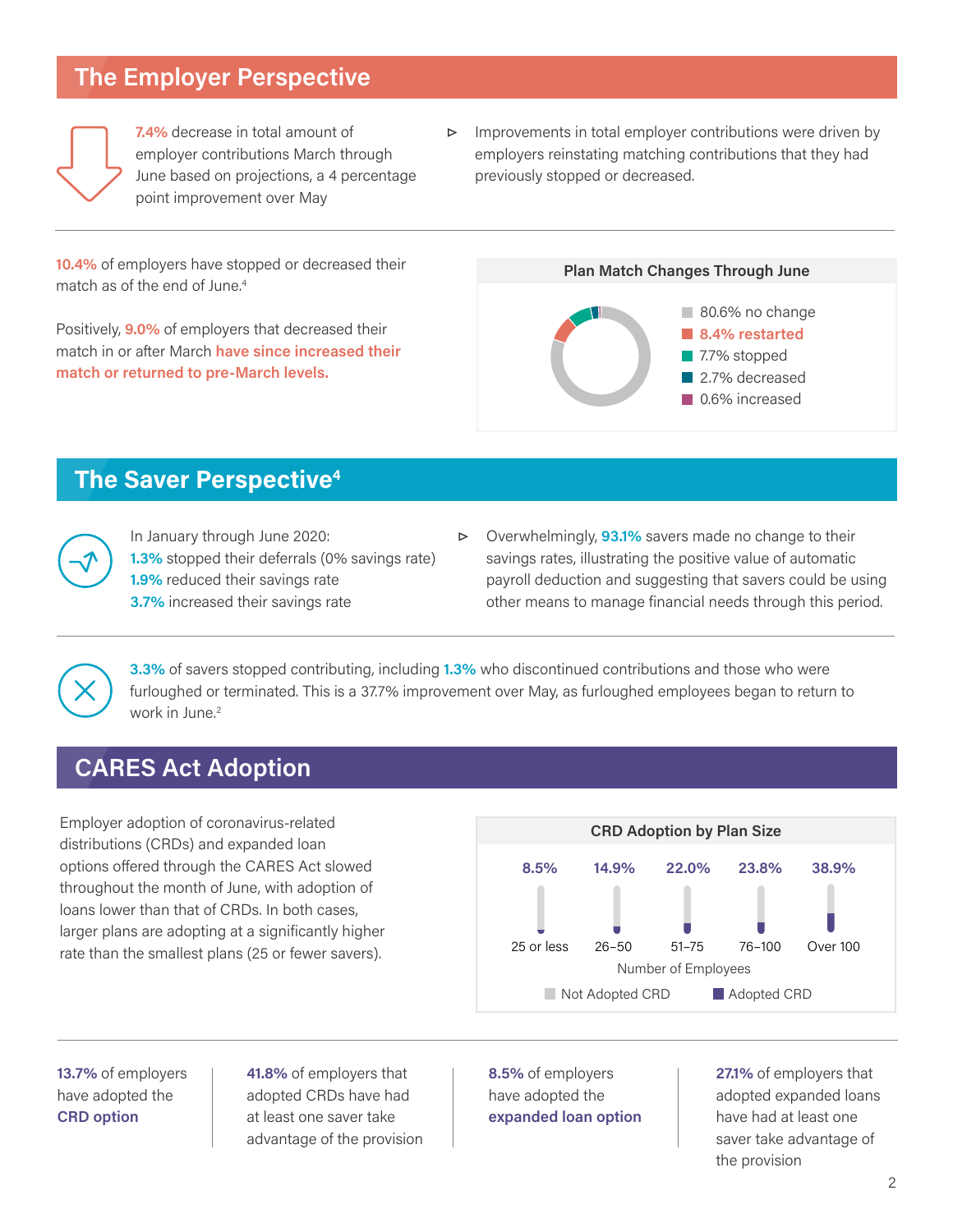# **CARES Act Adoption (continued)**

| <b>Saver Utilization of CRDs</b> |                                                       |                                                        |
|----------------------------------|-------------------------------------------------------|--------------------------------------------------------|
|                                  | Cumulative % of Eligible<br><b>Savers Taking CRDs</b> | Incremental % of Eligible<br><b>Savers Taking CRDs</b> |
| April 2020                       | ) 5%                                                  | በ 5%                                                   |
|                                  |                                                       | $0.4\%$                                                |
| June 2020                        | $\Delta\%$                                            | በ 5%                                                   |
| I hrough July 10, 2020           |                                                       |                                                        |

Only **1.6%** of all savers eligible to take CRDs are taking advantage of this option. The monthly CRD usage rate is slow but steady, as can be seen in the month-over-month analysis above.

# **Education Savings5**

# **The Saver Perspective**

From the last week of March through June 2020:

**16.5%** decrease in total amount of one-time 529 account contributions, a 4 percentage point improvement over May



- **▷** This represents a partial improvement over May, which was primarily driven by higher average amounts per one-time contributions made in June. In fact, the average amount of each one-time contribution rebounded to 2019 levels, as you can see in the chart to the left.
- **▷** We continue to see a 9.5% decrease in the number of one-time 529 contributions made. While there may be fewer savers actively making these contributions, those who continue to invest in their 529 via one-time contributions are saving at pre-COVID levels.
- **▷** Alternatively, automated recurring 529 contributions have seen little change over this same period, affirming their benefits and the value of making savings automatic.

**29.6%** decrease in number of qualified 529 withdrawals



**35.1%** lower average qualified 529 withdrawal amount

**▷** 529 withdrawal activity remains low, as schools and students continue to evaluate how their learning environment and expenses might shift in light of the pandemic.